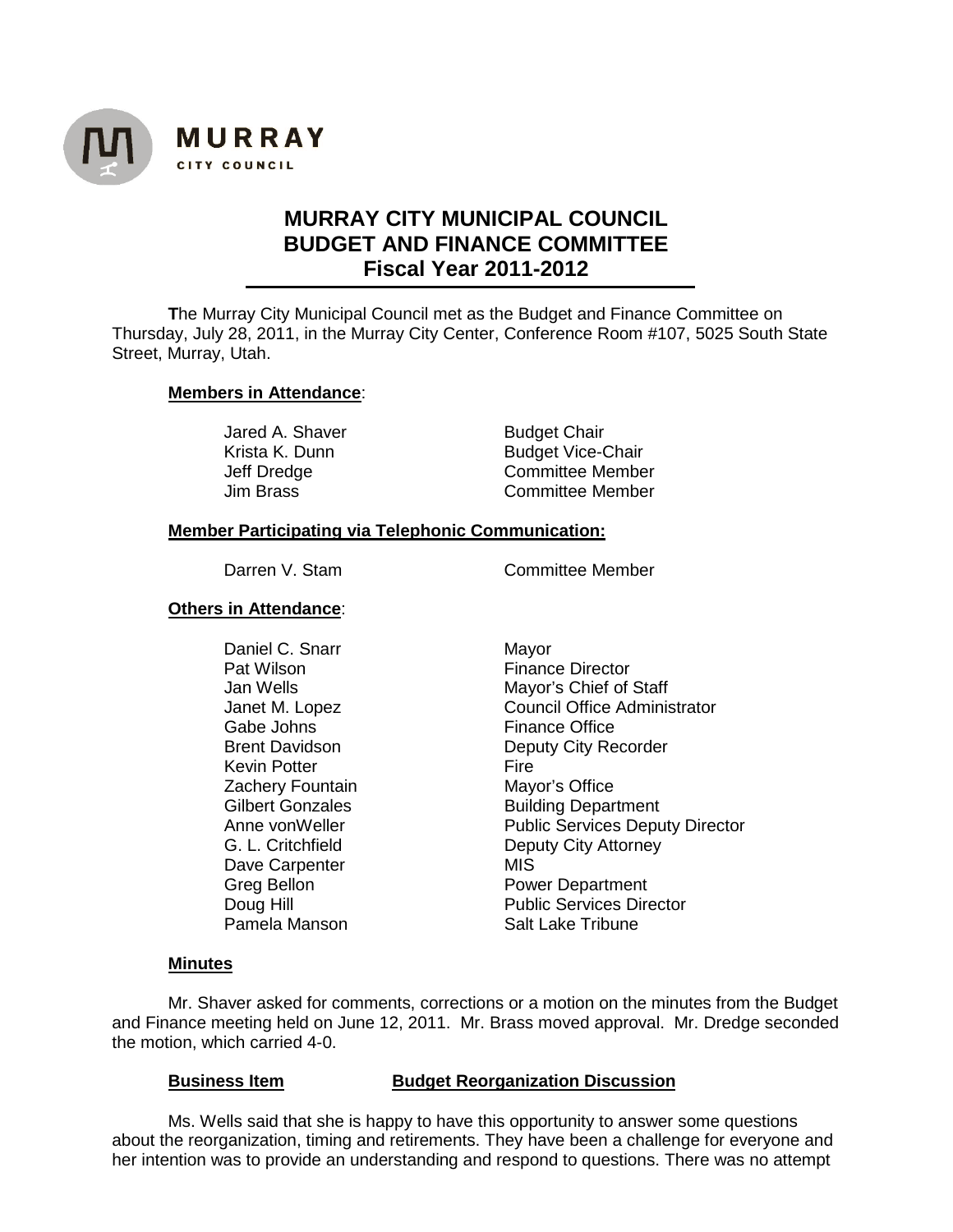to keep any information from the Council, she expressed. Ms. Wilson and Mr. Johns put together a power point presentation that walks through the funding and employee moves.

Ms. Wilson explained that in general budgeting is an art, not a science. It is a best guess at what is expected. She commented that she is conservative in her estimates of revenue and not overly generous in expenses. At the end of the year she would rather come to the Council to say that additional money was added to the reserves rather than ask for an extra \$50,000 to balance the budget. She tries to be realistic not idealistic.

The discussion came from the Fiscal Year (FY) Budget for 2011-2012 that was adopted on June 12, 2011. The budget could be better as new information is gained. The assumptions on retirements were made after April 15, when there was firm information on who would retire. After July 15 assumptions concluded because the information would keep changing and a point in time had to be selected on which to base the numbers. Seventeen of the retirees have been paid out; therefore, good numbers can be used on some. The information to the Council has focused on changes from the original budget.

When the benefits' committee first began the retirement discussion, they did not fully realize all the aspects involved. The payouts have taken a larger percentage of the individual line items than was actually expected. They have varied between 50% and 140% of the employee line items. At first it was thought there would be a \$300,000 to \$400,000 savings from the retirements, however, that is not accurate. Because the retirees are not all leaving July 1, some salary will be paid in this FY prior to the retirement payout. Some do not retire until the end of August. Murray may have two people working in the same position at one time for training purposes. For example, the Treasurer will not retire until August 19, although, the new Treasurer will begin to train with him prior to that. Ms. Wilson explained that when the numbers are crunched sometimes the savings is lost.

One of the most recent inclusions was to address the expected situation of leaving an open position at the bottom of a department when someone is promoted from within. It has been discovered that people from other departments are applying for those positions and it is not necessarily possible to leave an open position in a different department, Ms. Wilson detailed. Some numbers have reflected that.

There is a difference between showing all the actual changes and showing how they will be funded. Some changes will be covered by moving money from one department to another and others will require additional funds from reserve. Part of the reason there is not a clean path to follow on the numbers is because several different things are being done at once. Retirees have been paid out, there is the reorganization, we have tried to reduce costs (such as vehicles that will be unused) and all of this has been incorporated into the revisions.

Ms. Wilson asked the Council to remember the big picture. The General Fund is a budget of \$39 million and the last cost estimate is \$420,000, which is about 1% of the budget.

The power point presentation began with a new department being created called the Administrative and Development Services Department (ADS). The following departments are becoming divisions and the total budget from each of those will be moved into the ADS department: MIS; Recorder; Business License, from Recorder; Customer Service, from Finance; Treasurer; Building Inspection, from Public Services; and Community and Economic Development. Also moved into the new department were line items from Police and Fire. This is an attempt to put the computer specialists into one division together.

Another area within the ADS has been established called the Administration Division. This will require salary and benefits for the ADS Administrator and clerical help, car allowance,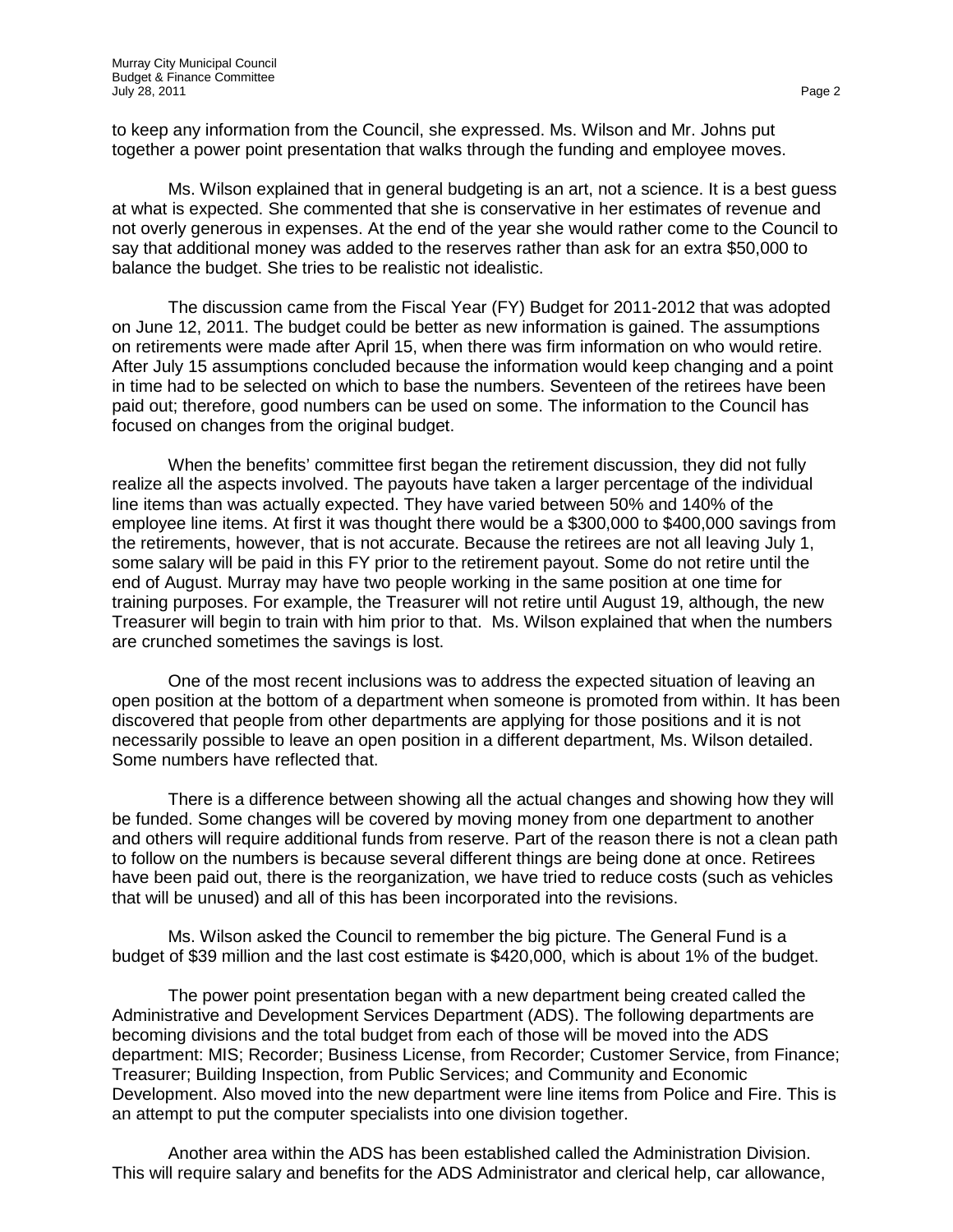office supplies, telephone and cell phone, Ms. Wilson pointed out.

Mr. Shaver asked if this was new money. Ms. Wilson stated that some was new funding and some was not. Ms. Wells confirmed that and said that the worksheets show these expenses.

The next slide showed how the ADS department was reorganized with seven divisions and where the money has come from for their operations. The Administration expenses have come from the Business License department. The IT division funding came from MIS, Police and Fire. GIS money has been taken from MIS, Engineering and Water. Recorder funds have been combined with the Government Building department. The Recorder previously had three divisions under the department, however, now the Recorder and Government Building are together. The Treasurer now includes Customer Service. Building Inspection has taken a portion of Engineering line items. Community and Economic Development now includes partial funding from Business License. Eight departments have become seven divisions under the ADS department.

The GIS division contains funding from MIS for the GIS Specialist employee salary and benefits. Water gave a GIS Specialist salary and benefits for one employee. Engineering gave salary and benefits for one employee and several line items that are associated with that one person in the budget.

As part of the reorganization it was decided to put the Risk Management into one department, from the three areas it was in previously. The Attorney's Office will be over the Safety Manager who was formerly under the Human Resource department and will handle the Risk Management responsibilities. His salary, benefits and other line items have been moved from HR to Attorney.

From this point on the slides showed the personnel changes throughout the City. In the spreadsheets previously given to the Council the new department was not organized and staff changes remained in their former departments. The next slide will show what happened with personnel.

In ADS the Treasurer Division starts with a Meter Reader. This has a column for the *Original Budget* (passed in June). The retirement date is August 19, Ms. Wilson noted. The next column is the *Payout*, which includes the salary until retirement, sick benefits, payout incentive and anything else that is required to pay him out.

Mr. Dredge asked if that includes the payroll taxes. Ms. Wilson stated that taxes are included.

Mayor Snarr pointed out that for this particular employee, Mark Williams, there was an additional retirement amount recognized later. Ms. Wilson said that there was an additional \$14,000 that was just recently discovered and it is accounted for on another spread sheet.

Mr. Shaver mentioned the additional day of holiday pay. Ms. Wilson confirmed that the extra floating holiday was given for time off only. No additional pay would be given for that holiday. Originally, when the Mayor proposed this to the Council, additional funding was needed because police and fire usually just get paid out for those holidays. However, the departments figured a way to actually let the people take it off instead of using dollars for payments. There would be no net increased expense just another day off, Mr. Dredge clarified.

Continuing across the slide the next column shows a *Replacement*, if necessary, although, in this case the Meter Reader is not intended to be replaced, Ms. Wilson explained.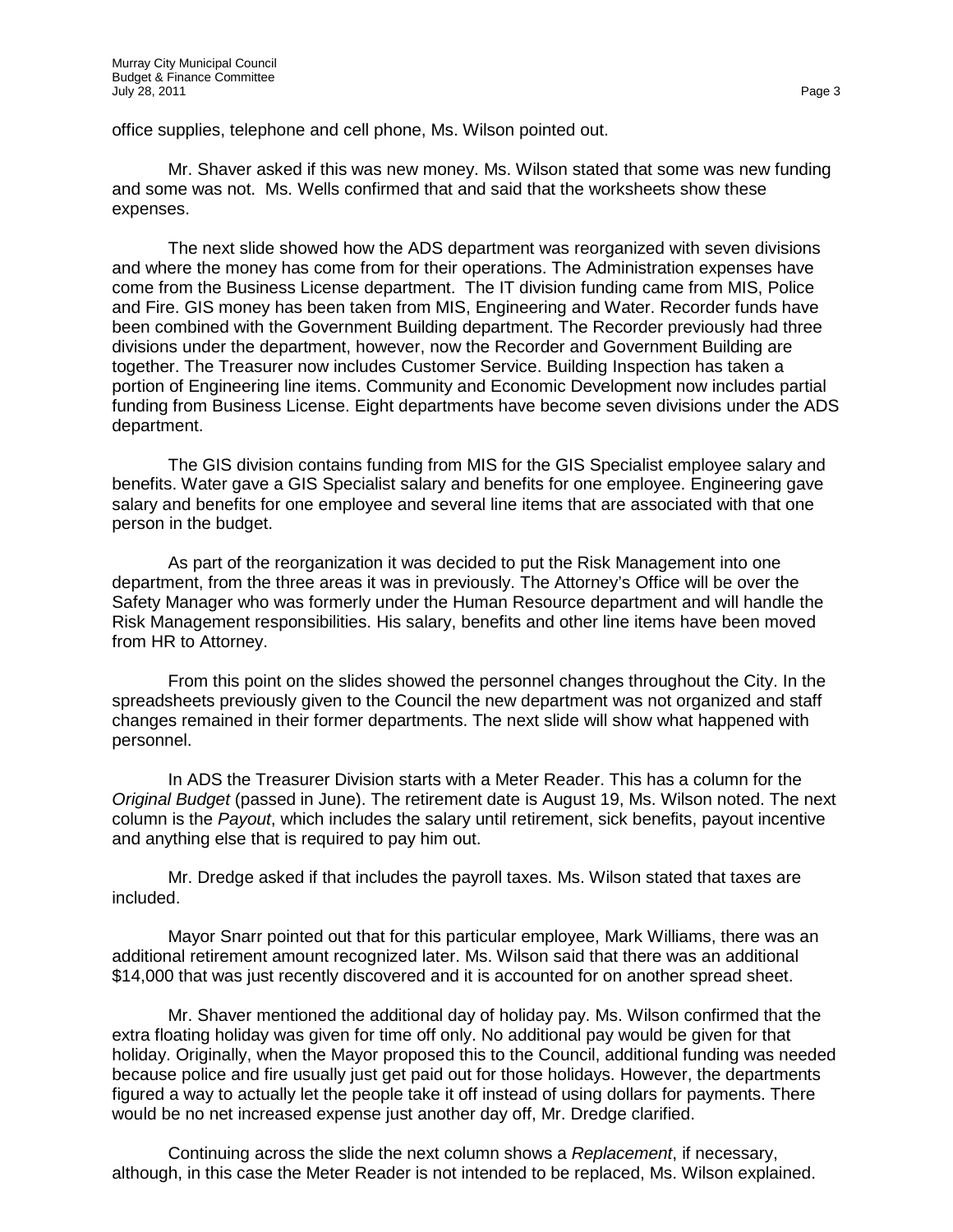The next column shows how the reorganization will impact that position. Finally, the last column shows the total *increase* or *decrease* in funding. The decrease will have parentheses and a positive number means more funding is needed, a negative means there is a savings.

Going through the rest of the Treasurer department you have the other Meter Reader, what was budgeted and the payout. You will notice that these are some of the positions that will cost about 140%. The incentive gave these people a reason to go and there is not enough money to cover it. The Treasurer will retire August 19 and the new hire was projected to start August 1, however, that is not going to happen. The estimate shows the replacement at a reduced rate and the final column shows the budget necessary to get through this year. The line item itself is not enough to cover it. The Treasury Clerk will change from a part time helper to a full time position with a one grade promotion in the reorganization costing more than the line item contained. The total change is the sum of the increase or decrease for staff in this division.

Mr. Dredge asked if the old Treasurer was able to do his job with a part time clerk what has the reorganization done to now necessitate a full time person. Ms. Wells said that the Treasury will now be responsible for all of Customer Service. Part of what that person will need to do is work at the counter and this person will supplement the one person that was at the window before. This will give two people to cover the window at all times. She said that this was the way that would be the most cost effective to bring the extra help because they will be taking the utilities and animal licensing. She added that this is a customer service effort to give residents a one stop place to pay for anything in the City. That is the logic.

Ms. Wilson addressed the Administration division at the top of the page showing the original budget. She pointed out that the activity on that line item is due to the reorganization with a promotion effective July 10 and funding moved from the Community and Economic Development department. Mayor Snarr commented that the following year there would be an \$116,000 savings. These slides do not show any projected savings for the next year, Ms. Wilson added. The Office Administrator II is a promotion effective July 10. There is no existing budget because where that person is coming from will be used by someone else.

Mr. Dredge asked about the government pay grades, noting that Mr. Koller worked for the City for 30 years and he questioned that the new Treasurer would start at the salary and benefits number on the slide. Ms. Wells said that the administration is in the process of hiring and the salary/benefits number listed is the high end of the range. It will be a grade 28 (one grade lower) requiring a certain entry level pay, however, listed is the high end of the range. The goal is not to pay that much.

Mr. Dredge asked if the reason for the drop in grade is because the Treasurer is no longer a department head. Ms. Wells said that is part of it, although, before the Treasurer supervised a half time person and now will supervise all of Customer Service.

Ms. Wilson commented that this information was on all the spreadsheets but has been combined in a little different format here. She proceeded through the other slides.

Under the new ADS the Recorder is detailed showing the original budget of \$127,900, a retirement date of July 15, a payout of \$80,280, replacement on July 19 and an increased cost of \$38,579 for this year.

Mr. Brass reiterated that Ms. Wilson is conservative and so he asked if these numbers are worst case scenario figures. He wondered how the replacement date affects the numbers. Ms. Wilson sees that some of the salaries go retroactive. Mr. Shaver mentioned that it was changed specifically for the Recorder to July 19 based on Mr. Nakamura's recommendation.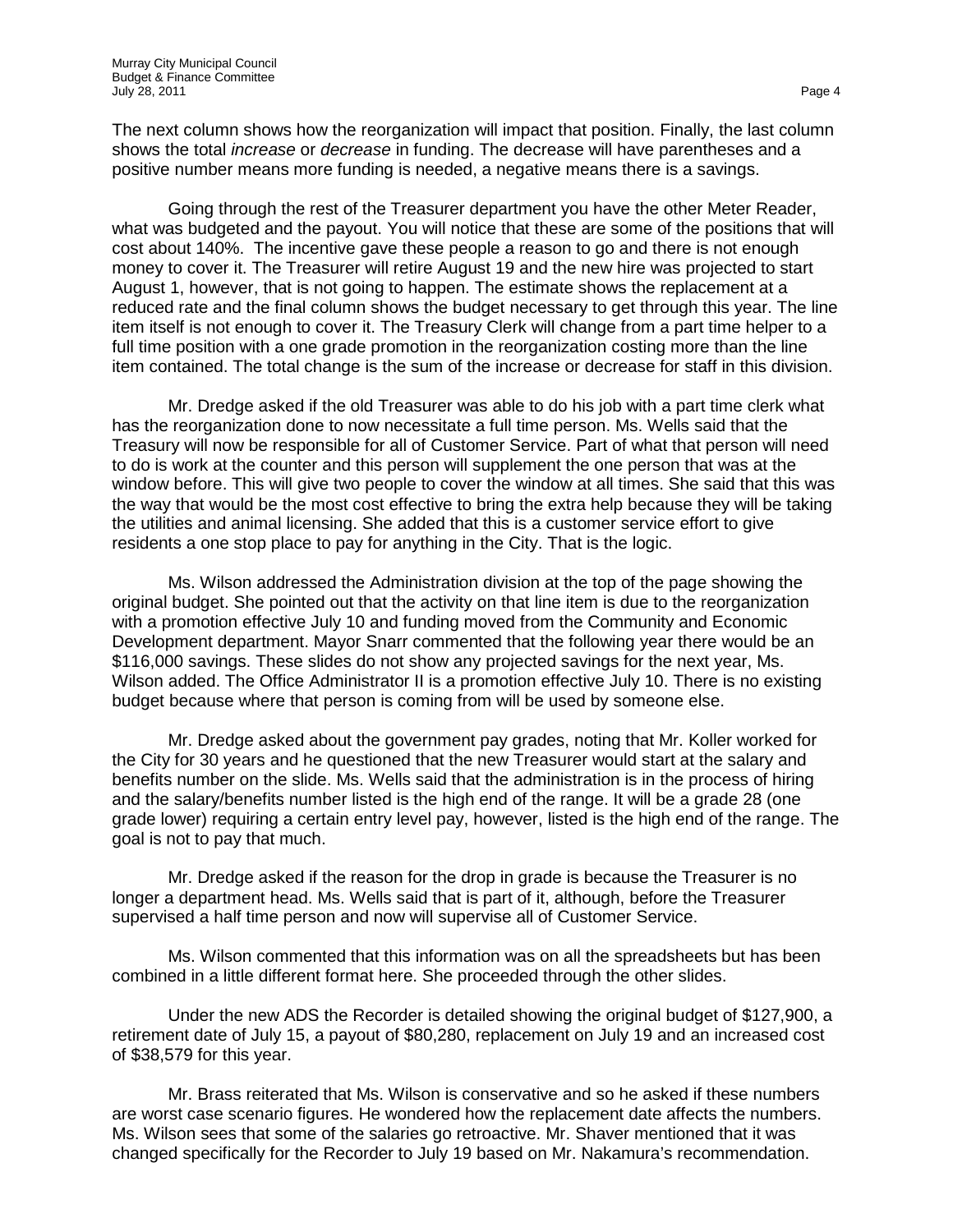Mayor Snarr asked about the ADS Director, which is projected to be raised as of July 10. Mr. Shaver said that we know there will be some adjustments either retroaction or as of another date. That may be done on Tuesday.

Mr. Brass pointed out that we will never hit budgeted figures exactly, whether it is revenue or expenses. It cannot be predicted, all we can do is the best possible estimate. The good thing is that with Mr. Shaver's suggested budget meetings on a regular basis we will keep an eye on the budget, therefore, we will have the mechanism in place to make changes as necessary.

ADS IT shows the original budget, the payout amount, replacement, reorganization and a savings on the bottom line. The Senior Programmer receives a promotion based on the reorganization, the Computer Systems Specialist moves from the Police department and the money is being moved with that position. A Data Analyst is coming from Fire with a one grade promotion on July 1.

ADS GIS is a new division. A Supervisor is promoted for reorganization duties from the MIS department. A GIS is moving from the Engineering department as part of the reorganization. Another GIS is moved from Water.

ADS Comm Ed Division has the new manager with a promotion showing an increase in that position. There will be a replacement Planner/Business License position that is actually a new position. Ms. Wells said that by moving the Business License department over it gives only a part time person to cover business licensing so this gives help to cover planning and business licensing as the former planner became the manager. Ms. Wilson said that the budget for business licensing was moved into this position because the other licensing specialist was promoted to Recorder.

Mr. Brass stated that it really makes sense to have the business license person in with the planners. Ms. Wells said that this was a move to enhance customer service.

The final position there is the Office Administrator where the budgeting is a little more realistic here, as the previous year was not budgeted to the hours working. It is only about \$500 difference.

The next slide shows the personnel changes in the Attorney's office. There were questions on these changes before and they are presented more clearly here. A savings of \$1,600 will be realized between Attorney and Prosecution.

Police have the administration, patrol, narcotics and communications all on one slide. Administration is a savings after the payout. Master police officer is a payout and replacement with a date. Ms. Wells reminded the Council that three police officers were removed from the original budget; therefore, overall police will be down five officers.

Mr. Brass commented that if patrol officers are being reduced then the vehicles and fuel also are not being used. Ms. Wells said that reduction in fuel will be shown and the vehicles will be shuffled around to get rid of the worst ones. Mayor Snarr said the vehicles will eventually be sold at auction. Mr. Brass added that it also saves maintenance costs.

Mr. Dredge commented that for the master officer replacement, it is his assumption that someone will be moved up and someone who is cheaper will be hired at the bottom. Ms. Wells said that the Master Police Officer designation is something the officers' work toward and earn. Once they earn that status, then they automatically qualify for it. Mr. Terry clarified that this does not create an opening for a Master Police Officer. This is a person with ten years of experience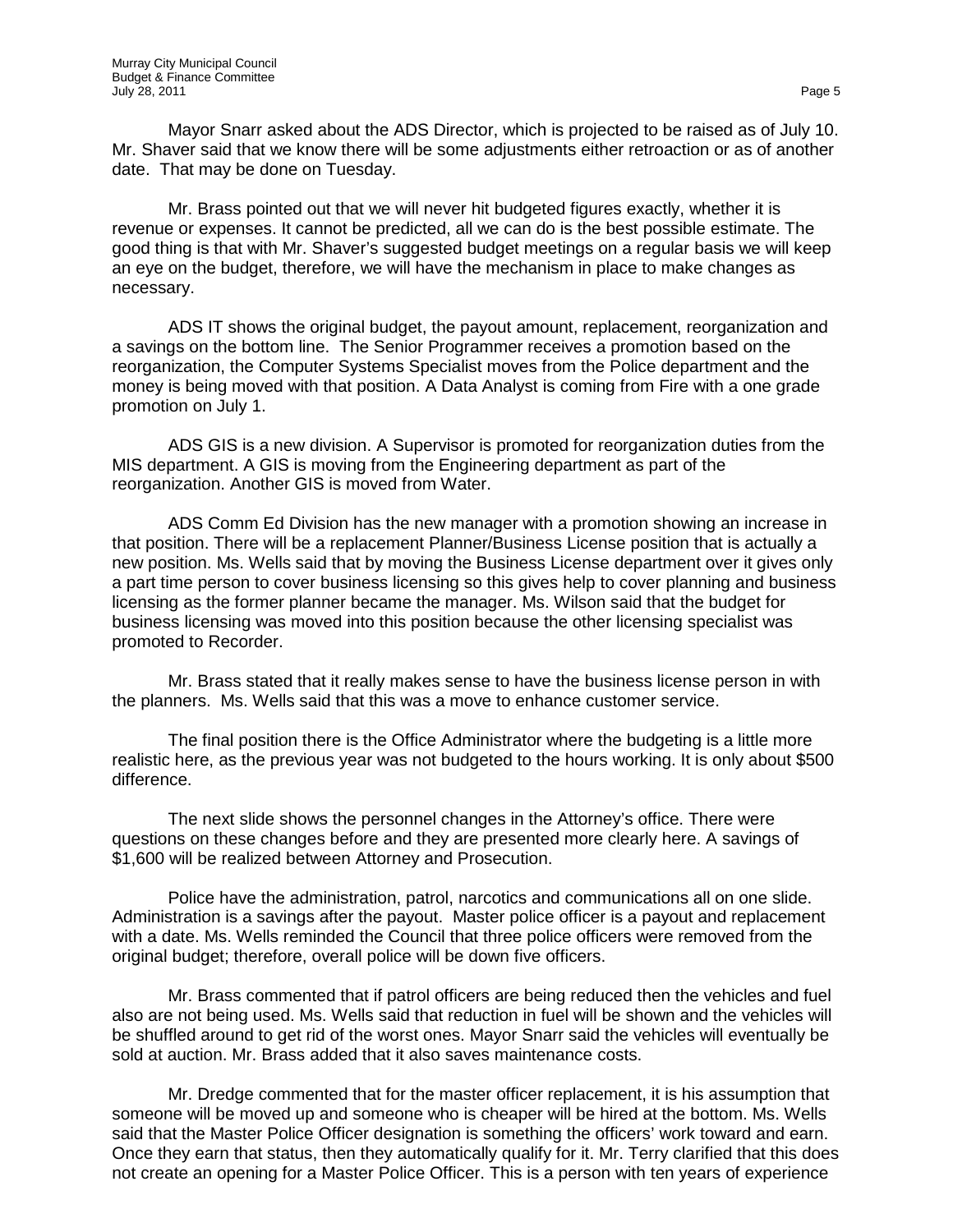who has completed other requirements.

Ms. Wilson continued discussing the Fire reorganization with a slide showing the Deputy Chief reorganization with a promotion to someone of that listed amount. This was a battalion chief with increased salary.

Streets show the Deputy Director of Public Services original budget and payout amount with a savings due to no replacement. The Field Supervisor and Highway Traffic Controller positions have opened internally, Ms. Wells pointed out. She mentioned that these are the ones that may come from other departments in the City causing a chain reaction on hiring. Originally, six replacements were planned, but these two may also need replacing.

Ms. Wilson referred back to the Police page showing that the expected replacement dates on two positions are unknown. She does not have any information available on which to base a projection for the replacement. These were two of the positions that will be replaced when the payout is done.

Engineering retirement reflects the payout for the City Engineer. The replacement date and promotion will be effective when he leaves.

The Parks Office Administrator replacement will not be hired until the retirement payout has been completed, prior to that we will have someone "acting in place" and they will be paid a certain percentage for doing that.

Ms. Wells explained that Mr. Hill and Ms. Gregory talked with Salt Lake County about some help for the salary of the Office Administrator at the Heritage Center. It makes sense because we serve so many people from the County who are not Murray residents. The County made a commitment to grant half the salary for someone in that position. It is a crucial position; therefore, the plan is to hire someone now using County funds first and then Murray funding once we have made up for the retirement payout.

Mr. Shaver asked if Murray will have to reapply for the grant every year. Mr. Hill said that the intent is to fund it ongoing but it may have to be requested every year. Mr. Brass said that because the Heritage Center is used heavily throughout the County, he can see them continuing support, as they have done with life guards.

The following slide showed the golf retirement with no replacement or reorganization attached, and the Power retirements and replacements giving a total reduction in costs of over \$256,000. It is in the enterprise fund; however, Mr. Brass pointed out that 8.5% will come back to the General Fund in ILOT from revenue.

Lastly, the Water Fund shows a slight savings after replacements.

The final slide shows the health insurance increases for new retirees. It will amount to \$63,000 in the General Fund and the others come from enterprise funds. These numbers have been in the printouts before.

Mayor Snarr asked if that number goes down whenever someone hits age 65. Mr. Johns stated that seven people will drop off in fiscal year 2013. There are some fairly young people who could be on for a long time. Ms. Wilson said that in the future the City will allow retirees to stay on the plan; however, they will have to pay their own costs. These last 34 retirees are the final ones to receive any health insurance benefit from the City, Ms. Wells confirmed.

Ms. Wells explained that the handouts have the original budget and reorganized budget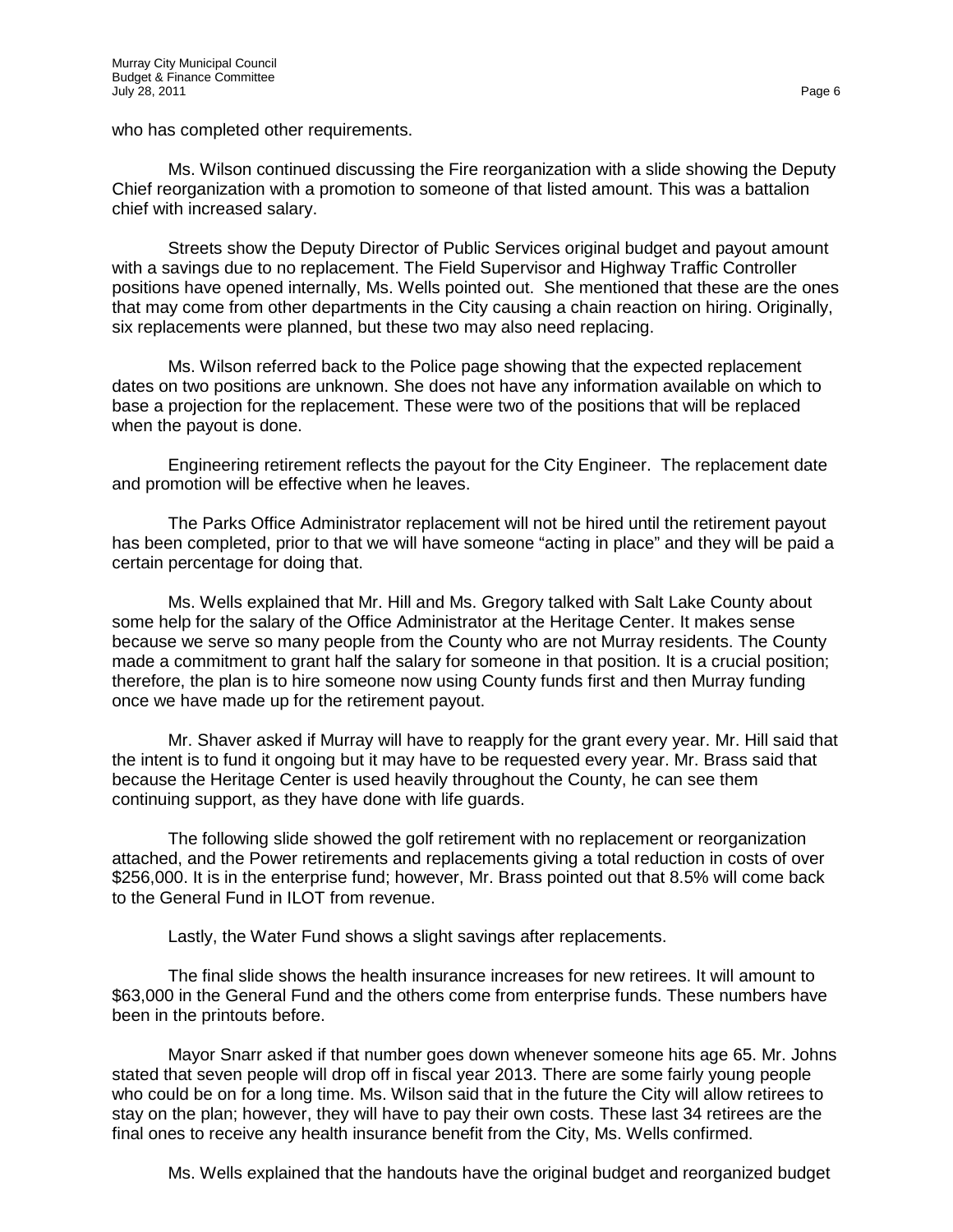for personnel from the worksheets previously given to the Council. Then included are the other line items in the department. She tried to consolidate these on one page where possible. In other department the first page is the original and then the reorganized is behind. The ADS department is shown with all the divisions.

The very last page shows the cost of \$420,000. It was a surprise to all of us, Ms. Wells explained. What this shows is exactly what the reorganization has done. From her perspective, Ms. Wells can show where these things will be paid or may or may not happen. From Ms. Wilson's view point these are the numbers that she has come up with. While she did not want to dispute the figures, she could talk about how these things would be funded or taken care of.

Mr. Shaver said that his concern is that everyone knew there would be changes and numbers to be massaged. He commented that the FY Budget was passed on June 21 as an absolute real budget with the understanding that it was the projected budget for the year. If the budget has to be opened, the Council has discussed it and it will be amended; however, the Council does not want to open it every two weeks. That looks like we did not really have a budget. What the Council would like to do is address the issues that are known and can be adjusted. If it is \$420,000 then that amount needs to be addressed when the budget is opened. He pointed out that 17 of the retirements had been paid out, so good numbers are known. He asked how many good numbers could be obtained before the budget is actually opened and amended.

Ms. Wells noted that a budget is a snapshot in time and perfect numbers will never be available from today to tomorrow. The question is where we want that snapshot in time to be taken from, she said. That is the challenge she has. She cannot move ahead to make some of these things happen until we can figure out how to make the dollars follow. The line items in these documents can be adopted if the Council is comfortable with that. The one thing she is really struggling with is getting the ADS department operating. There must be a budget amendment to get it started. Then whatever other adjustments need to be made can be done. We need to have some detail that everyone is comfortable with to do a budget opening. The strategic plan also must be discussed. Only half the funding for that is budgeted.

Mayor Snarr clarified that it is still unknown what will happen on the street positions. The GIS position is funded half by water, one quarter by storm water and one quarter by waste water. The remodel needs funding too.

Mr. Brass asked for explanation, noting that budget openings are done for grants and other such items through the year when necessary. He commented that the \$420,000 will not hit the City right away or probably in September either; it is spread out through the year. That is the moving target. If sales tax picks up, the City is in better shape, and it does not have to be accounted for all at once.

Mr. Shaver said that we need the remodel in order to move forward with the reorganization; therefore, his recommendation is that when we come to Tuesday's meeting the things that must be done to move forward be addressed. Ms. Wells said that they cannot do that on Tuesday. It requires more notice. Ms. Dunn added that creating a new place is a new cost center that has to be part of the budget amendment.

Ms. Wells passed out the budget amendment that would be addressed at the next Council meeting. Mr. Nakamura has added an item #2 stating "line item transfers from Department to Department in the General Fund are attached." A future budget amendment with items that Ms. Wilson identifies can be included with the three things Ms. Wells thought needed addressing. They are the ADS staff, the strategic plan and the City Hall remodel.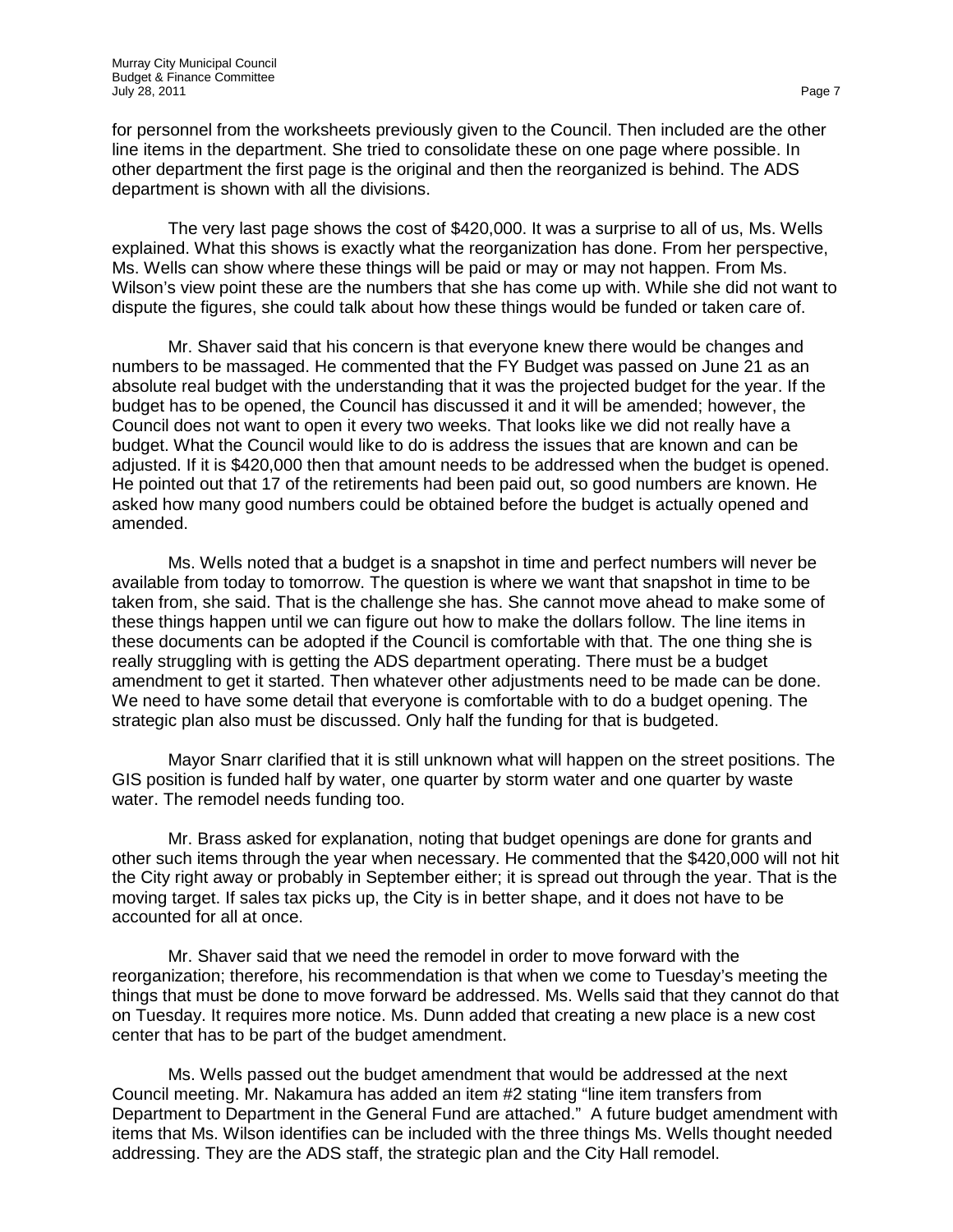Mr. Brass said that discussions about the strategic plan have included spending \$100,000, with only \$50,000 currently budgeted. He truly sees this as an investment in the City's future; therefore the other funding could come from reserves.

As a budget amendment these things cannot be addressed until the public hearing has been noticed.

Mr. Brass added that the eleven items postponed to Tuesday are to adopt ordinances to do the reorganization. Then there will be budget amendment to fund, which is only necessary if we vote to start the process. One of the consequences of not starting is the savings do not start either. He asked, as Council Chair, if everyone is comfortable moving forward on the agenda items scheduled for Tuesday. Any questions need to be asked now, he said.

Ms. Wells, again, asked about everyone's feelings on the change to the budget amendment that she passed out. She needs an idea of what to do on that. Mr. Brass acknowledged that the funds have already been appropriated; they are simply being moved to a different place. Ms. Dunn stressed that if anyone has a problem it needs to be voiced now. The new department cannot be created without this. Money cannot be spent out of another department. Mr. Shaver said the purpose for the meeting that night was to clarify and bring out information to be comfortable going forward with these agenda items.

Mr. Brass says that these are really good conversations and things are getting done. If people have questions they should be asked and answered.

Mr. Dredge reviewed, not in an adversarial way, that the original numbers indicated a gain of about \$200,000, and now we have a decrease of about \$400,000, making a \$600,000 swing. He asked what made up that swing and if everyone is confident that there are no other material unknowns. Starting dates and things like that can change, which are immaterial.

Ms. Wells said that \$200,000 was for FICA payments. The other \$420,000 makes the \$600,000.

Mr. Brass asked if all these things are now included and if the administration is comfortable with the numbers given. Ms. Wilson said there are some question marks. Two employees' salaries are the \$123,000. Mr. Brass reiterated that it is 1% of the budget. Mr. Shaver said that we do know there may be some adjustments there; however, his concern is something that has not yet been considered, like the FICA.

Ms. Wells said that the administration has tried to anticipate the effects of the reorganization; however, she cannot promise that something else will not come up. In six months more will be known, and she confirmed that they will do everything possible to keep things under control.

Mr. Shaver expressed that if something comes up the Council wants to know. Ms. Wells said that she will communicate everything in Council communications. The Mayor feels that the Council/Admin meetings have been very helpful in that way. Two Council members can come if they want to. He knows that the Council members are busy and he does not always wish to burden the Council with things, but they try to get to the bottom of issues. He commented that corporations are allowed to write off expenses and profit happens over time.

Mr. Dredge said that the key is in making a significant investment this year toward saving money in the future. He would like to make sure that as positions are filled a critical look is taken because that is where growth in labor costs comes from. We are building a foundation and hoping to be more efficient in the future.